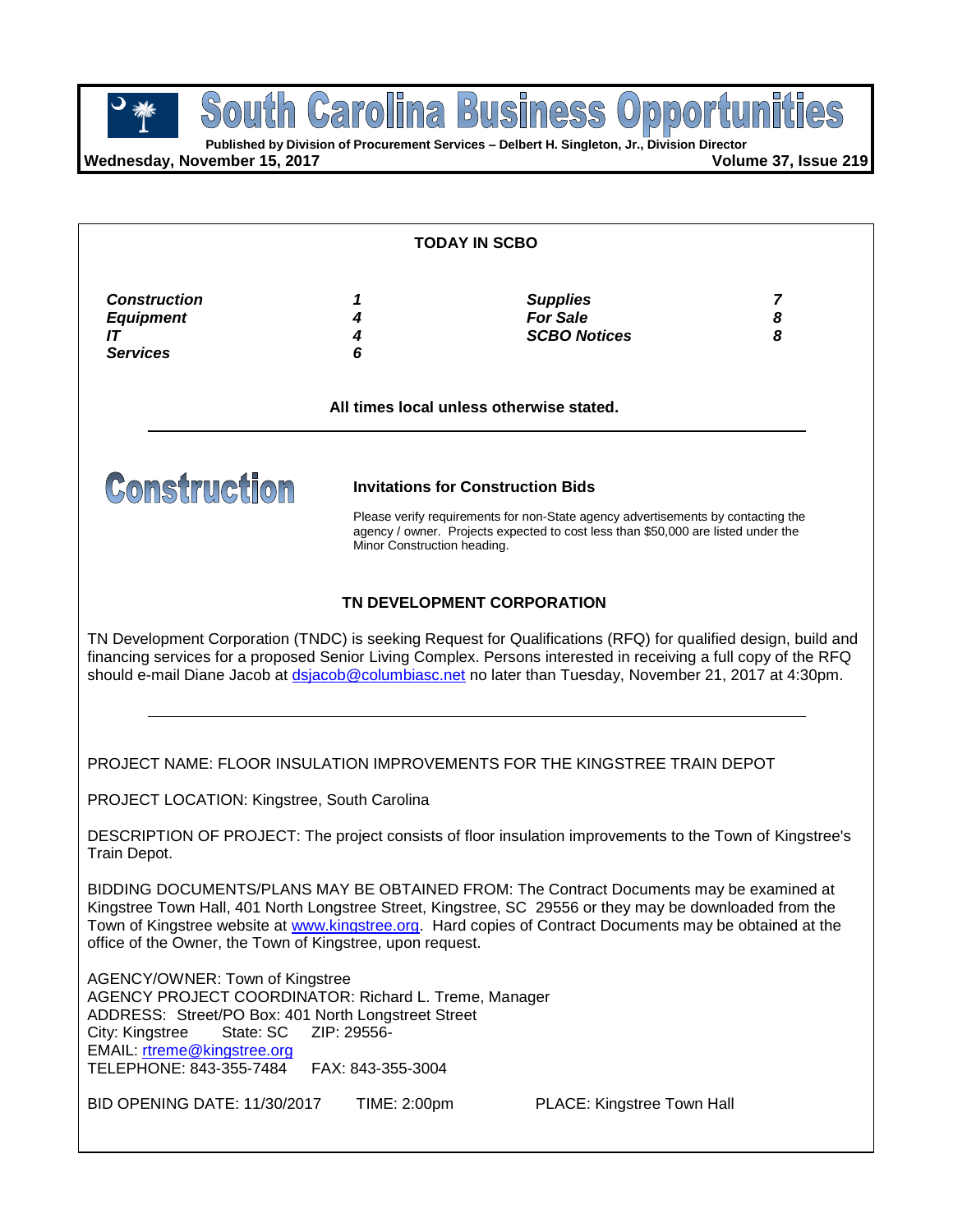#### **Wednesday, November 15, 2017 2 Volume 37, Issue 219**

BID DELIVERY ADDRESSES: HAND-DELIVERY:<br>Attn: Richard L. Treme, Manager **Manual Station Attn: Richard L. Treme**, Manager Attn: Richard L. Treme, Manager Kingstree, SC 29556 Kingstree, SC 29556

Town of Kingstree, 401 North Longstreet Street Town of Kingstree, 401 North Longstreet Street

**Project Name:** MANOR ROAD DRAINAGE IMPROVEMENTS TST **IFB Number:** 5234-18C **Project Location:** Hollywood, South Carolina **Project Description:** The Manor Road Drainage Improvements project consists of installing approximately 1000' of drainage pipe to reduce the flooding **Number of Copies:** One (1) Original, Four (4) Copies, and One (1) electronic copy via flash drive or CD **Agency:** Charleston County Government **Name and Title of Agency Coordinator:** Wendy Curtis, Senior Buyer **Address:** 4045 Bridge View Drive, Suite B250, N. Charleston, SC 29405 **Agency Phone:** 843-958-4750 **Bid Opening Date:** November 29, 2017 at 3:00pm **Download Solicitation From:** <http://www.charlestoncounty.org/departments/procurement/current-bids.php>

PROJECT NAME: MAULDIN ROAD WRRF GENERATOR INSTALLATION PROJECT NUMBER: #397-11/14/2017 PROJECT LOCATION: Greenville, SC

BID SECURITY REQUIRED? Yes PERFORMANCE BOND REQUIRED? Yes PAYMENT BOND REQUIRED? Yes

DESCRIPTION OF PROJECT: Work includes installing a new 480 volt, 1.5 megawatt diesel generator, a step up transformer, and a 15 kv switchgear (provided by the Owner) including the required concrete pads. Additional work includes rerouting the existing 15 kv overhead power line to the new switchgear location, installing a new concrete encased duct bank, connecting the new duct bank to the an existing 15 kv manhole and fiber optics handhole, providing a fiber optic cable to the existing transfer pump station for generator and switchgear monitoring by the Owner, switchgear circuit breaker interlocking with the future solar system, repowering the existing fence gate and control panel from the transfer pump station, and performing a short circuit and coordination study. Provisions are also required for the installation of a future generator and transformer.

BIDDING DOCUMENTS/PLANS MAY BE OBTAINED FROM: [https://rewaonline.org/resources/vendor/current](https://rewaonline.org/resources/vendor/current-solicitations/)[solicitations/](https://rewaonline.org/resources/vendor/current-solicitations/)

AGENCY/OWNER: Renewable Water Resources AGENCY PROJECT COORDINATOR: Stephanie Selman ADDRESS: Street/PO Box: 561 Mauldin Rd. City: Greenville State: SC ZIP: 29607- EMAIL: [stephanies@re-wa.org](mailto:stephanies@re-wa.org) TELEPHONE: 864-299-4000 x274 FAX: 864-277-5852

PRE-BID CONFERENCE: Yes MANDATORY ATTENDANCE: Yes PRE-BID DATE: 11/30/2017 TIME: 10:00am PLACE: 561 Mauldin Rd. BID OPENING DATE: 12/7/2017 TIME: 2:00pm PLACE: 561 Mauldin Rd.

BID DELIVERY ADDRESSES: HAND-DELIVERY: MAIL SERVICE: Attn: Stephanie Selman Attn: Stephanie Selman 561 Mauldin Rd. 561 Mauldin Rd. Greenville, SC 29607 Greenville, SC 29607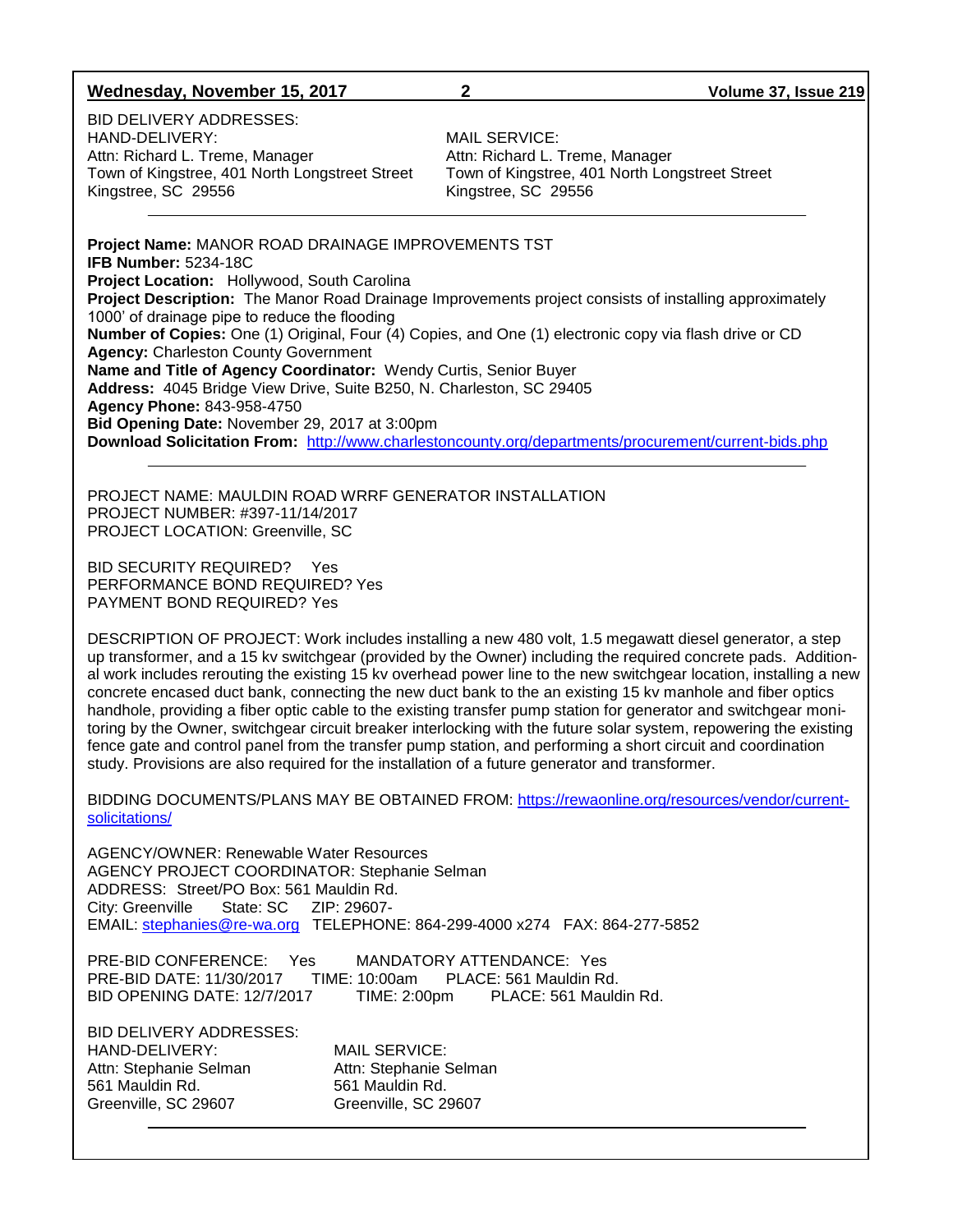#### **Wednesday, November 15, 2017 3 Volume 37, Issue 219**

PROJECT NAME: NEW ORANGEBURG DETENTION CENTER PROJECT NUMBER: FY17-1205 PROJECT LOCATION: Orangeburg, South Carolina

DESCRIPTION OF PROJECT: REQUEST FOR PROPOSAL FROM PREQUALIFIED FIRMS GEOTECHNICAL ENGINEERING SERVICES, CONSTRUCTION MATERIALS TESTING, STORM WATER POLLUTION PREVENTION PLAN INSPECTIONS AND SPECIAL INSPECTION SERVICES.

BIDDING DOCUMENTS/PLANS MAY BE OBTAINED FROM: Moseley Architects, Charlotte, NC

Bidders must obtain Bidding Documents/Plans from the above listed source(s) to be listed as an official plan holder. Only those Bidding Documents/Plans obtained from the above listed source(s) are official. Bidders that rely on copies of Bidding Documents/Plans obtained from any other source do so at their own risk. All written communications with official plan holders & bidders WILL be via email or website posting.

IN ADDITION TO THE ABOVE OFFICIAL SOURCE(S), BIDDING DOCUMENTS/PLANS ARE ALSO AVAILABLE AT: For REVIEW ONLY at the Office of Oakbridge Consulting & Management 2725 Devine Street, Suite 200, Columbia, SC 29205

All questions & correspondence concerning this Invitation shall be addressed to the A-E. A-E NAME: Construction Manager, Oakbridge Consulting & Management A-E CONTACT: Mr. Paul Moscati A-E ADDRESS: Street/PO Box: 2725 Devine Street, Suite 200 City: Columbia State: SC ZIP: 29205- EMAIL: [pmoscati@oakbridgecm.com](mailto:pmoscati@oakbridgecm.com) TELEPHONE: 803-753-1946

AGENCY: Orangeburg County AGENCY PROJECT COORDINATOR: Mr. Harold M. Young, County Administrator ADDRESS: Street/PO Box: 1437 Amelia Street, Suite 200 City: Orangeburg State: SC ZIP: 29116- EMAIL: [hyoung@orangeburgcounty.org](mailto:hyoung@orangeburgcounty.org) TELEPHONE: 803-533-6101 FAX: 803-533-6104

BID CLOSING DATE: 12/5/2017 TIME: 2:00pm PLACE: 3rd Floor, 1437 Ameila Street, Orangeburg, SC 29116

The last day for questions prior to the bid is November 21, 2017, at 5:00pm

This solicitation does not commit Orangeburg County to award a contract or to procure or contract for services. Orangeburg County reserves the right to reject, in whole or part, any and all submissions if it is in the best interest of the County to do so.

BID DELIVERY ADDRESSES: HAND-DELIVERY: MAIL SERVICE: Orangeburg County Orangeburg County 1437 Amelia Street, Orangeburg, SC 29116 PO Drawer 9000, Orangeburg, SC 29116

Attn: Ms. Jannella Shuler, Procurement Director Attn: Ms. Jannella Shuler, Procurement Director

## **HORRY COUNTY GOVERNMENT**

Horry County Government is requesting bids from qualified and licensed contractors for rehabilitation of a single family home located at 350 Suggs Street, Loris, SC 29569. The contractor shall be required to complete work as specified and outlined in the Work Write-up Sheet included herein. Interested parties are invited to submit sealed bids for BID #2017-18-059 "Rehabilitation of a Single Family Home located at 350 Suggs Street, Loris, SC 29569" to the Procurement Office, 3230 Highway 319 E, Conway SC 29526 no later than 2:00pm, December 6,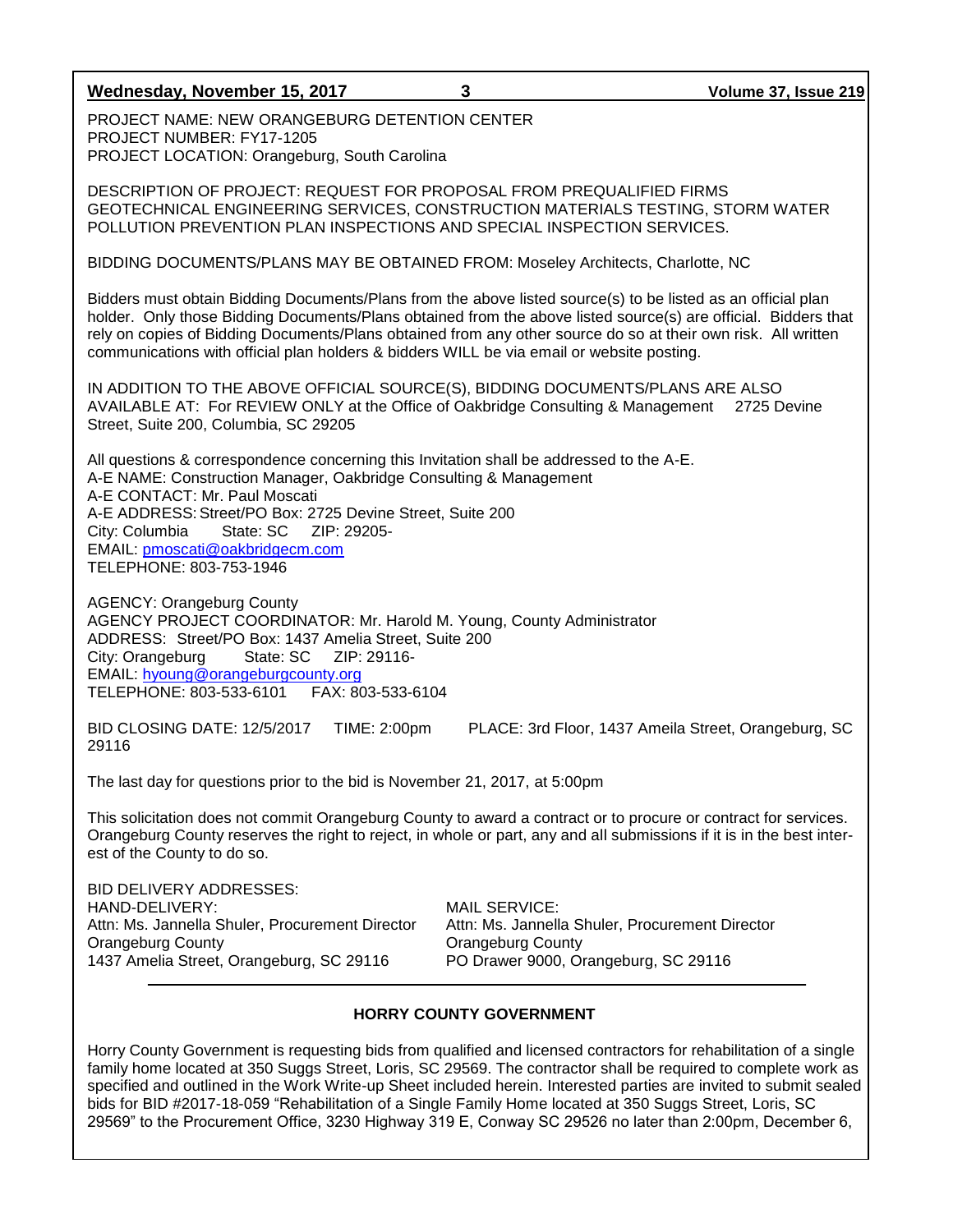**Wednesday, November 15, 2017 4 Volume 37, Issue 219**

2017. No facsimile, email or telephone bid submittals will be accepted. The solicitation document (IFB) can be obtained from the County's website by visiting [http://www.horrycounty.org/Departments/Procurement/Bids.aspx.](http://www.horrycounty.org/Departments/Procurement/Bids.aspx)

This project is a U.S. Housing & Urban Development CDBG Funded Project and contingent upon funding availability. Therefore, all rules and regulations related to such funding will apply.

MANDATORY Pre-Bid Walkthrough will be held 10:00am, November 22, 2017, at 350 Suggs Street, Loris, SC 29569. Non-attendees are not eligible to submit a proposal.

Bids will be received in the Procurement Office no later than 2:00pm, December 6, 2017 local time. Any bid submittal received later than the specified time/date will NOT be accepted/considered.

Horry County, in accordance with the provisions of ALL TITLES of the Civil Rights Act of 1964 (78 Stat. 252, 42 U.S.C. §§ 2000d to 2000d-4) and the Regulations, hereby notifies all bidders that it will affirmatively ensure that any contract entered into pursuant to this advertisement, disadvantaged business enterprises will be afforded full and fair opportunity to submit bids in response to this invitation and will not be discriminated against on the grounds of race, color, or national origin in consideration for an award.

Contact Information for this Project: Ms. Lisa Knight [knightl@horrycounty.org,](mailto:knightl@horrycounty.org) 843-915-5380.



**Description:** HEAVY EQUIPMENT RENTAL FOR OCONEE COUNTY ROADS AND BRIDGES **Solicitation No.:** RFQ 17-100Q **Delivery Point:** Fair Play, SC **Submit Offer By:** 11/29/2017 2:00pm **Purchasing Entity:** Oconee County Procurement, 415 South Pine Street, Walhalla, SC 29691 **Buyer:** Tronda C. Popham, 864-638-4141 / [tpopham@oconeesc.com](mailto:tpopham@oconeesc.com) **Download Solicitation From:** <http://www.oconeesc.com/Departments/KZ/Procurement.aspx>

**Description:** 75 TO 80 TON LABORATORY PRESS **Solicitation No.:** 95442942 **Delivery Point:** Clemson SC **Submit Offer By:** 11/27/2017 2:15pm **Purchasing Entity:** Clemson University, Procurement and Business Services, Administrative Services Bldg.,108 Perimeter Rd., Clemson, SC 29634 **Buyer:** SC Young **Download Solicitation From:** Online solicitations only. Solicitations can be viewed at <https://clemson.ionwave.net/CurrentSourcingEvents.aspx>

# **Information Technology**

**Description:** CAREER READY TEST **Solicitation Number:** 5400014577 **Submit Offer By:** 12/22/2017 11:00am **Purchasing Agency:** SFAA, Div. of Procurement Services, MMO 1201 Main Street, Suite 600 Columbia, SC 29201 **Buyer:** KATHY SANTANDREU **Email:** [ksantandreu@mmo.sc.gov](mailto:ksantandreu@mmo.sc.gov) **Download Solicitation From:**  <http://webprod.cio.sc.gov/SCSolicitationWeb/solicitationAttachment.do?solicitnumber=5400014577>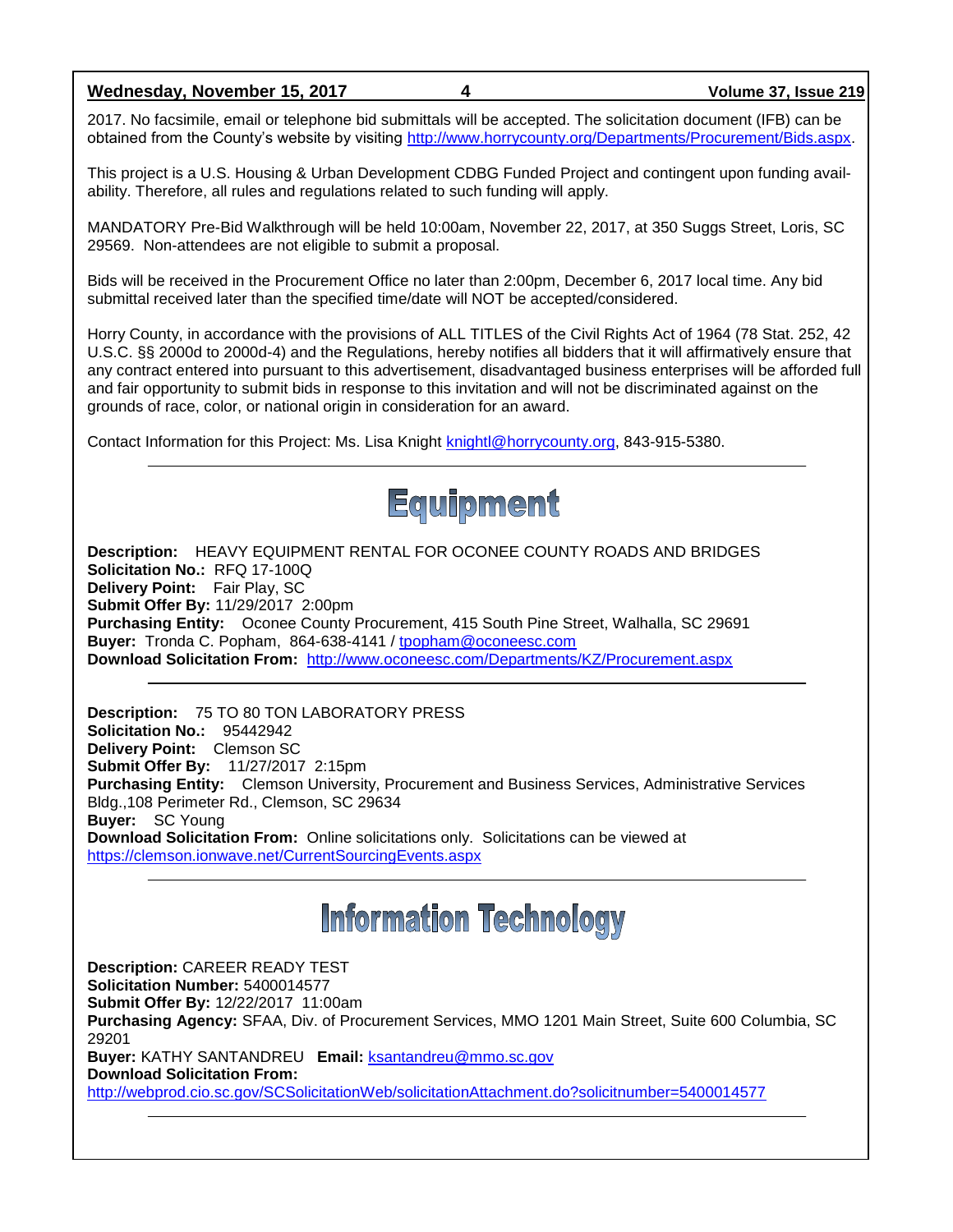| Wednesday, November 15, 2017 |  |
|------------------------------|--|
|------------------------------|--|

**Description:** FURNISH AND DELIVER NEW LOADBALANCER 10G CLUSTERED PAIR WITH SUPPORT AS SPECIFIED **Solicitation No.:** Q2018.11 **Delivery Point:** Lexington County School District One, SC **Submit Offer By:** 11/30/2017 3:00pm **Purchasing Entity:** Lexington County School District 1 **Buyer:** Jack Nichols 803-821-1181 / [jnichols@lexington1.net](mailto:jnichols@lexington1.net) **Download Solicitation From:** <http://www.lexington1.net/departments/fiscal-services/solicitations-awards>

**Wednesday, November 15, 2017 5 Volume 37, Issue 219**

# **MULTI-AGENCY DATABASE FOR DOMESTIC AND SEXUAL VIOLENCE**

# **SERVICE PROVIDERS IN SOUTH CAROLINA**

The South Carolina Coalition Against Domestic Violence and Sexual Assault (hereafter referred to as "SCCADVASA") is the statewide coalition of 22 organizations providing intervention services to victims and Primary Prevention programs to communities across the state. SCCADVASA is selecting a client database to be utilized within its twenty-two member organizations. Our objective is select the provider that most completely meets the requirements of the full RFP (see link below) in conjunction with the procurement regulations of the State of South Carolina governing purchases above \$50,000.

The system selected will support complex workflow for each of the member organizations and aggregate deidentified statewide data collection capabilities with a heavy emphasis on security and usability. The successful bidder will also be able to develop customization plans to integrate multiple current client-tracking systems into the selected system and specific organization needs.

Bids should be fully responsive to the listed deliverables and also include an implementation and timeline for completion of the project, customization and migration processes, ongoing support and training assistance, budget and payment schedule, and non-discrimination policies. Bidders are also required to submit a completed questionnaire created by the National Network to End Domestic Violence and the Confidentiality Institute to enable assessment of their ability to meet security and confidentiality protections for the sensitive data SCCADVASA member organizations handle. This questionnaire is attached to the full RFP as Appendix 2

Download Solicitation from:<http://www.sccadvasa.org/employment-opportunities/>

Delivery Point: Statewide; remote network

Submit Offer by: 11/28/2017 at 5:00pm

Purchasing Entity: South Carolina Coalition Against Domestic Violence and Sexual Assault

Point of Contact: Sara Barber, [sbarber@sccadvasa.org](mailto:sbarber@sccadvasa.org)

**Description:** LEXINGTON COUNTY MAIN LIBRARY EXTERIOR WALL REPAIRS **Solicitation Number:** 2018-IFB-30 **Submit Offer By:** 12/12/2017 3:30pm **Purchasing Agency:** Lexington County, 212 South Lake Drive, Suite 503, Lexington, SC 29072 **Contact:** Angela Seymour **Email:** [aseymour@lex-co.com](mailto:aseymour@lex-co.com) **Phone:** 803-785-8166 **Download the solicitation at**  <https://bids.sciquest.com/apps/Router/PublicEvent?CustomerOrg=LexingtonCounty>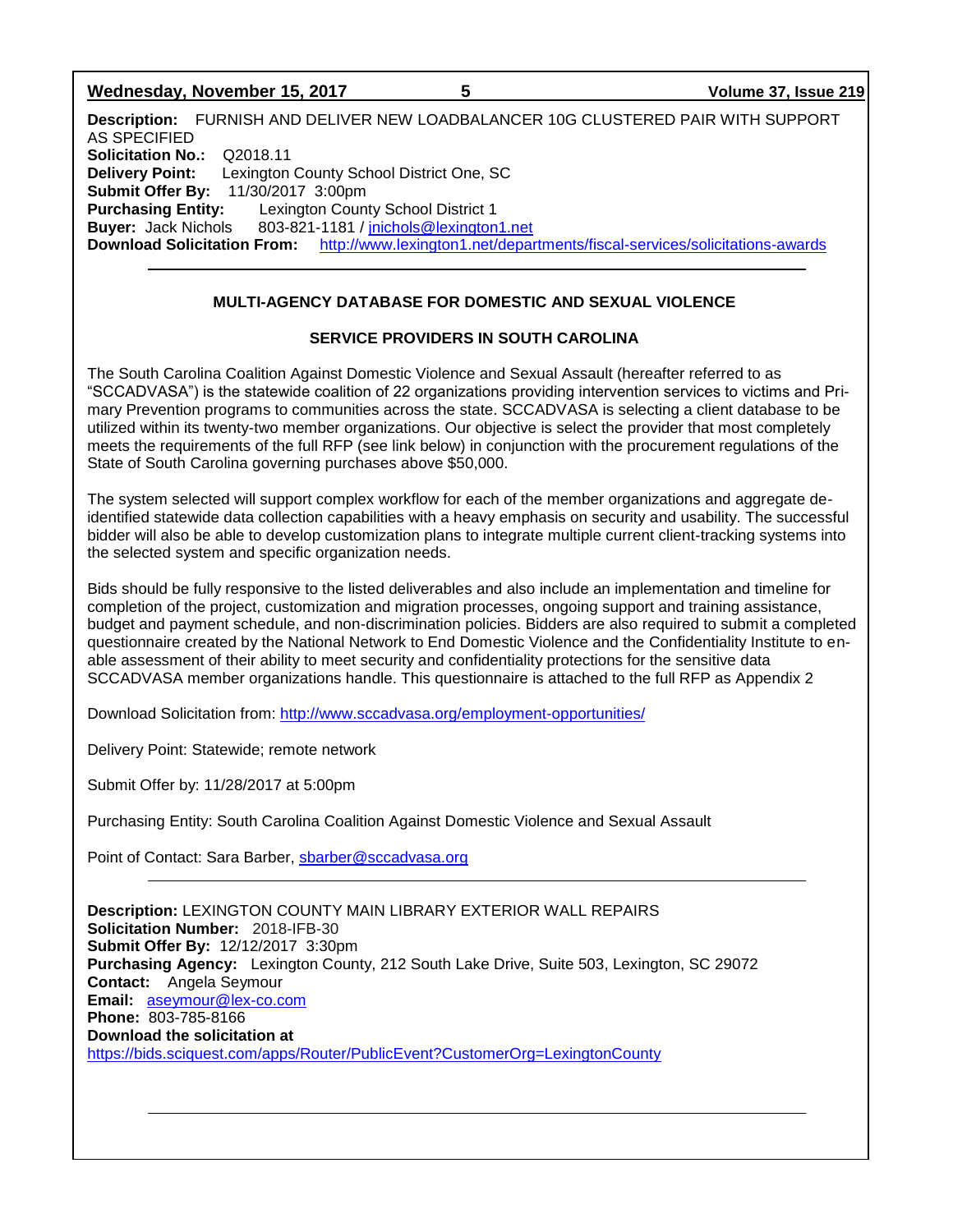#### **Wednesday, November 15, 2017 6 Volume 37, Issue 219**

**Description:** LEXINGTON COUNTY MAIN LIBRARY ROOF RECOVER **Solicitation Number:** 2018-IFB-27 **Submit Offer By:** 12/12/2017 3:00pm **Purchasing Agency:** Lexington County, 212 South Lake Drive, Suite 503, Lexington, SC 29072 **Contact:** Angela Seymour **Email:** [aseymour@lex-co.com](mailto:aseymour@lex-co.com) **Phone:** 803-785-8166 **Download the solicitation at** 

<https://bids.sciquest.com/apps/Router/PublicEvent?CustomerOrg=LexingtonCounty>



**Description:** SYNTHETIC TURF: WESTSIDE & T.L. HANNA HIGH BASEBALL & SOFTBALL FIELDS **Site Visit:** Mandatory. 11/29/2017 9:00am Meet at TL Hanna High Baseball Field, 2600 Hwy 81 North, Anderson, 29621. From TL Hanna travel to Westside High, 806 Pearman Dairy Road, Anderson, SC 29625. Meet at the Baseball Field.

**Submit Offer By:** 1/3/2017 2:00pm

**Purchasing Entity:** Anderson School District Five

**Direct Inquiries To:** Dee Polovitz (x10116), [deepolovitz@anderson5.net](mailto:deepolovitz@anderson5.net) or Pamela G. Hassan (x10143), [pamelahassan@anderson5.net](mailto:pamelahassan@anderson5.net) (or call 864-260-5000)

**Download Solicitation From:** Download from [www.Anderson5.net](http://www.anderson5.net/) (Locate DISTRICT SERVICES, click on PURCHASING, click on RFPs and bids) or email [BIDS@Anderson5.net](mailto:BIDS@Anderson5.net)

#### **HOME WEATHERIZATION**

Waccamaw EOC, Inc., a 501(c) (3) non-profit corporation whose Main Office is located at 1261 Highway 501 East, Conway, South Carolina, that receives federal and state funding, is requesting Statement of Qualifications from qualified residential contractors to weatherize homes with energy saving measures for eligible families within Georgetown, Horry, and Williamsburg counties for our Weatherization Assistance Program. This solicitation will remain open. Contact Mrs. Janice Wideman at 843-234-4100 ext. 227 for specifications and qualification paperwork or see our website at [www.weoc.org/bid](http://www.weoc.org/bid) solicitations. The Agency reserves the right to reject any or all offers. An equal opportunity employer.

The Beaufort County School District is soliciting Proposals from qualified firms in response to IFB #18-015 Grease Trap Pumping Services. Proposals are due by 11:00am on November 29, 2017. Specifications of IFB #18-015 may be obtained electronically at [http://beaufortschools.net](http://beaufortschools.net/) (click on "Community", "Bids & Awards") or by contacting Sandi Amsler, CPPB, Procurement Coordinator at 843-322-2349 or via e-mail at [sandi.amsler@beaufort.k12.sc.us.](mailto:sandi.amsler@beaufort.k12.sc.us)

Bids from Minority and Women Business Enterprises are strongly encouraged.

AFFIRMATIVE ACTION EQUAL OPPORTUNITY EMPLOYER

## **WILLIAMSBURG COUNTY TRANSIT SYSTEM**

The Williamsburg County Transit System is soliciting bids from qualified vendors who are "Willing and Able" to provide the required paving services as specified to an approximately 5,000 square foot area at the Williamsburg County Transit System terminal property in Kingstree, South Carolina.

All bids must be received by December 8, 2017 at 12:00 Noon. Bidders will be notified of the opening date. Specifications will be provided upon request to all interested bidders.

Further information may be received by calling Diana P. White at 843-355-6975 or 843-355-9706.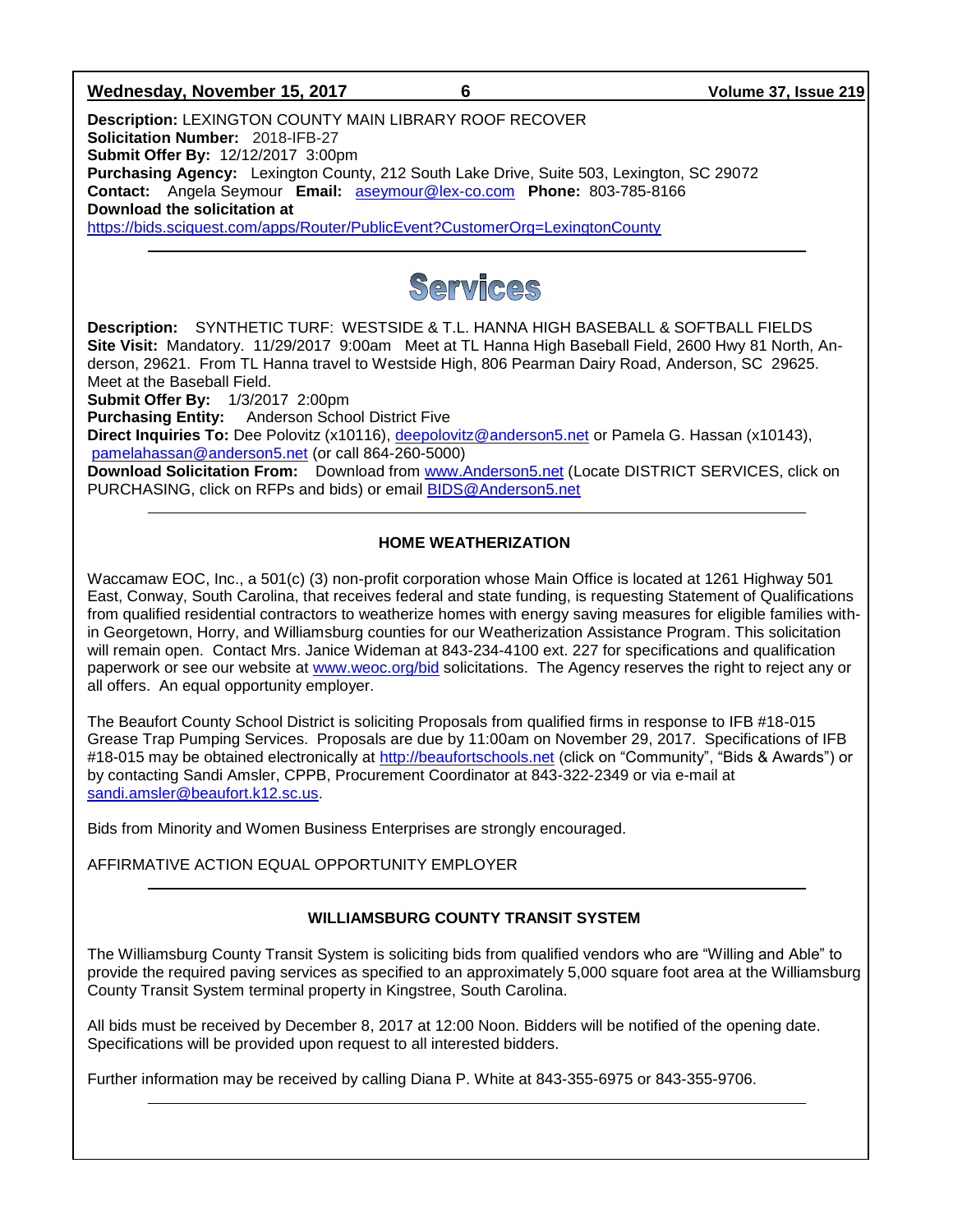## **Wednesday, November 15, 2017 7 Volume 37, Issue 219**

#### **EXTERNAL GRANT EVALUATION SERVICES FOR RUSH**

External Grant Evaluation Services for RUSH (Removing Underserved Student Hurdles) Grant at FDTC. Grant is funded by the US Department of Education.

Solicitation Number: RFP 10-FD-78

Delivery Point: Florence-Darlington Technical College

Submit Offer By: December 12, 2017 at 11:00am

Location: Florence-Darlington Technical College, Purchasing, Room 5212A

Request Bid Package From: Toni Richardson

Telephone: 843-661-8341 or email: *toni.richardson@fdtc.edu* 

**Description:** UNIVERSITY CONFERENCE COMPLEX STRATEGIC ASSESSMENT **Solicitation No.:** 95354994 **Delivery Point:** Clemson, SC **Submit Offer By:** 12/12/2017 1:00pm **Purchasing Entity:** Clemson University, Procurement Services, Administrative Services Bldg.,108 Perimeter Rd., Clemson, SC 29634 **Buyer:** Mike Nebesky, 864-656-2067 / [nebesky@clemson.edu](mailto:nebesky@clemson.edu) **Download Solicitation From:** Online solicitations only. Solicitations can be viewed at [www.clemson.edu/cfo/procurement/vendors](http://www.clemson.edu/cfo/procurement/vendors)

**Description:** SCAFFOLDING INSTALL/DISMANTLE LIGHT REPLACEMENT AT THE DARLA MOORE SCHOOL OF BUSINESS **Solicitation No.:** USC-IFB-3229-AS **Delivery Point:** Columbia, SC **Submit Offer By:** 11/27/2017 3:00pm **Purchasing Entity:** University of South Carolina 1600 Hampton Street Suite 606 Columbia, SC 29208 **Buyer:** Ashley Kennedy-Shell, 803-777-4115 **Download Solicitation From:** The bid package is available through the USC Purchasing Dept. website: <http://purchasing.sc.edu/> or call the USC Bid Line at 803-777-0256.



**Description:** FIRE RINGS & PICNIC TABLES **Solicitation Number:** 5400014585 **Submit Offer By:** 11/29/2017 3:00pm **Purchasing Agency:** SC Dept. Parks, Recreation & Tourism 1205 Pendleton Street, Room 517 Columbia, SC 29201 **Buyer:** JAMES JACKSON **Email:** [Jjackson@scprt.com](mailto:Jjackson@scprt.com) **Phone:** 803-734-1302 **Download Solicitation From:**  <http://webprod.cio.sc.gov/SCSolicitationWeb/solicitationAttachment.do?solicitnumber=5400014585>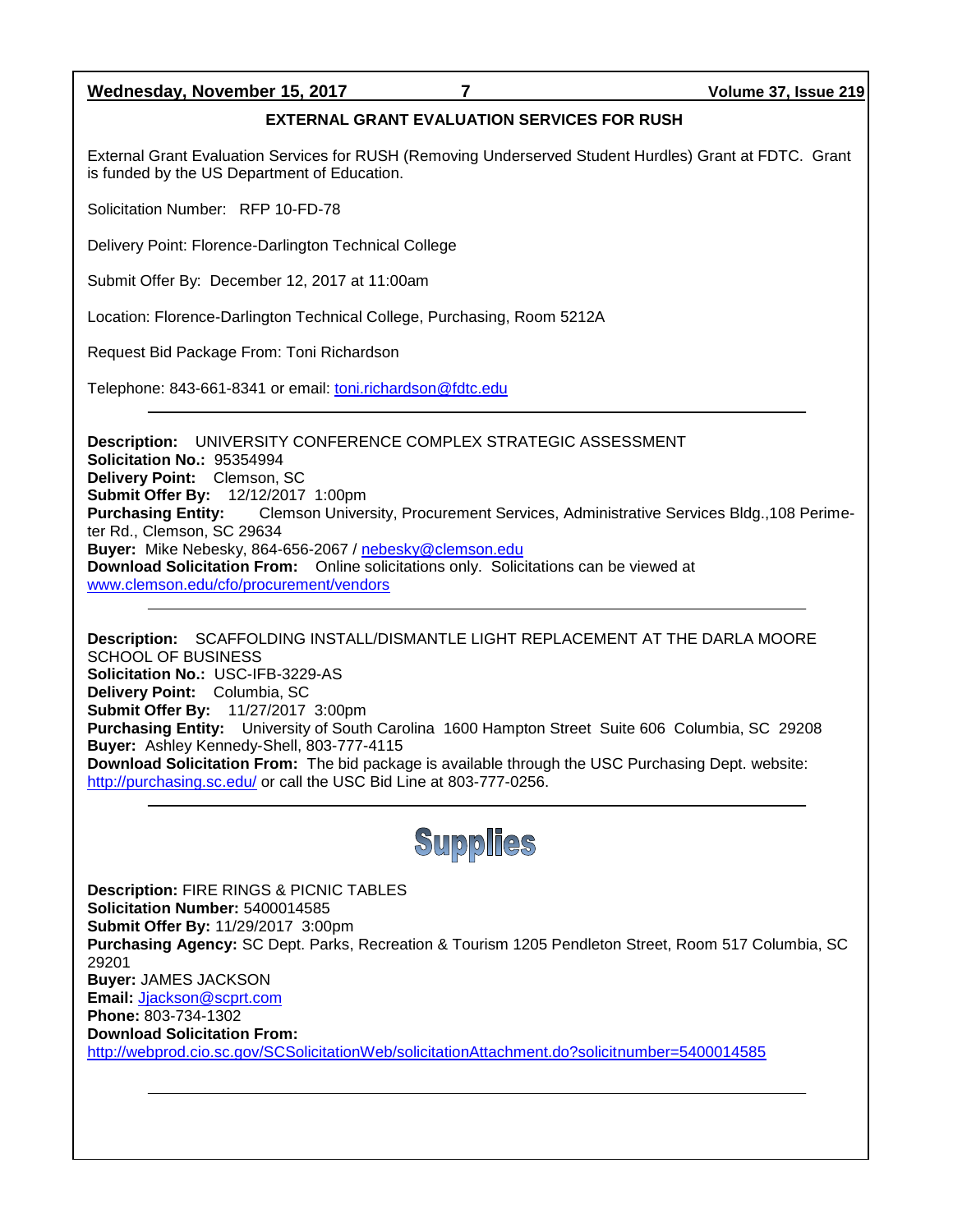#### **Wednesday, November 15, 2017 8 Volume 37, Issue 219**

**Description:** FURNISH AND DELIVER NEW LEGO KITS AS SPECIFIED **Solicitation No.:** Q2018.12 **Delivery Point:** Lexington County School District One, SC **Submit Offer By:** 11/27/2017 3:00pm **Purchasing Entity:** Lexington County School District 1 **Buyer:** Jack Nichols, 803-821-1181 / [jnichols@lexington1.net](mailto:jnichols@lexington1.net) **Download Solicitation From:** <http://www.lexington1.net/departments/fiscal-services/solicitations-awards>



## **SURPLUS PROPERTIES**

The State of South Carolina is accepting sealed bids for the sale of the following surplus properties through November 16, 2017.

1580 Turnbull Avenue, North Charleston, SC, 1.5± acres w/ 15,788 sf office building 2340 Avenue F, North Charleston, SC, 2.0± acres w/ 21,721 sf office/warehouse building

Contact the Department of Administration at 803-737-4636 or download Invitation to Bid at [www.admin.sc.gov/bids.](http://www.admin.sc.gov/bids)

# **SALE AND REMOVAL OF THE BUILDING**

## **AT THE NORTH-WEST CORNER OF SIMKINS AND BUNCOMBE**

The Town of Edgefield is accepting sealed bids for the Purchase and Removal of the Building (former Medlock Law Office) at the North-West corner of Simkins and Buncombe Streets, Tax Parcel #137-02-01-014-000. This purchase does not include any additional outbuildings situated on said parcel and does not require the removal of existing foundation or step materials.

The successful bidder must provide a Certificate of Insurance verifying general liability insurance coverage and Workers' Compensation coverage, with the Town of Edgefield noted as an additional insured, within 5 days of the award of the bid. The successful bidder is responsible for obtaining all applicable permits and licenses. The successful bidder must remove the building from the site within 60 days from the award of the bid by Town Council.

Sealed bids for the purchase of the building and its removal will be accepted at the Edgefield Town Hall at 400 Main Street, Edgefield, SC until 3:00pm on November 27, 2017, at which time all bids will be publicly opened and read aloud. No Late Bids Will Be Accepted



## **PROPOSED 2018 EDITION OF THE** *MANUAL FOR PLANNING*

## *AND EXECUTION OF STATE PERMANENT IMPROVEMENTS, PART II*

The Office of the State Engineer is announcing the release of the proposed 2018 Edition of the *Manual for Planning and Execution of State Permanent Improvements, Part II* ("The Manual"), for review and comment pursuant to Section 11-45-3240. Interested parties may review the proposed 2018 Manual at: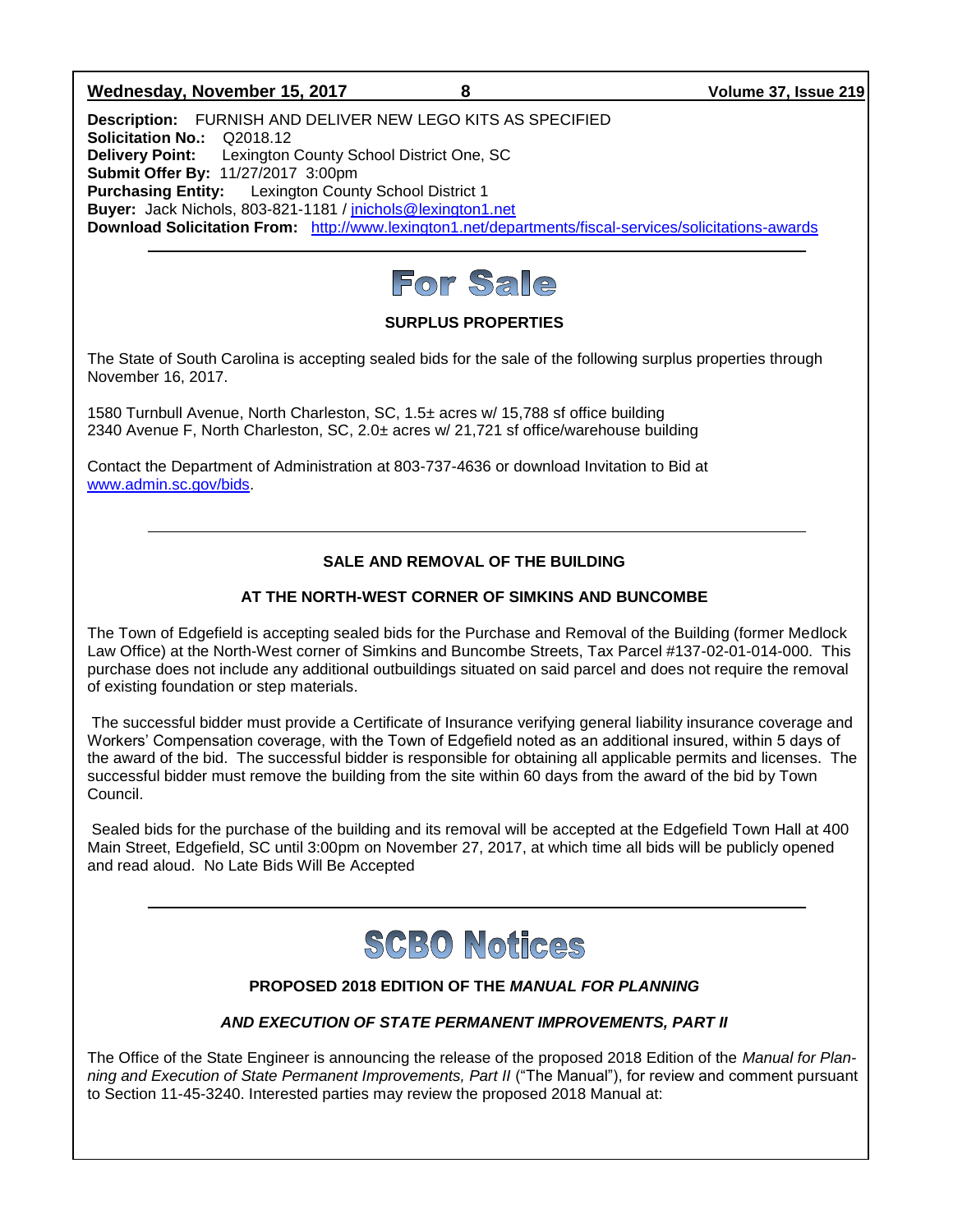## **Wednesday, November 15, 2017 9 Volume 37, Issue 219**

<https://procurement.sc.gov/files/2018%20OSE%20Manual%20for%20promulgation.pdf>

Significant changes that have been made in the Manual include the following:

- Tables and Permits relocated from the Chapters to an Appendix;
- Combined chapters and sub-chapters;
- Eliminated the prohibition of fire retardant treated wood from Chapter 5;
- Eliminated the Cost Guide and Multiplier method for awarding Construction IDC's.
- Revised and completed Chapter 11, Construction Manager at Risk (CM-R) with accompanying CM-R forms (400 series);
- Revised and completed Chapter 12, Design-Build, Design-Build-Operate-Maintain and Design-Build-Finance-Operate-Maintain with accompanying DB forms (700 series);

Please send all questions and/or comments to Tia Vaughan at **Ivaughan@mmo.sc.gov.** 

# **VENDORS, DON'T NEGLECT TO CHECK THE STATE'S FIXED PRICE BIDS**

If authorized by the original solicitation, the State may use "competitive fixed price bidding" to create procurements with an open response date. These fixed price bids are advertised in SCBO once, but the solicitation may provide for bids to be accepted continuously or periodically during the contract term. The link below takes you to a listing of all open solicitations conducted by the central purchasing office using the competitive fixed pricing bidding rules: [https://procurement.sc.gov/vendor/contract-opps/fixes-price-bids-ss.](https://procurement.sc.gov/vendor/contract-opps/fixes-price-bids-ss)

# **INSPECTOR GENERAL'S FRAUD HOTLINE**

(State Agency fraud only)

1-855-723-7283 / [http://oig.sc.gov](http://oig.sc.gov/)

# **COMMENTS?**

The Division of Procurement Services encourages you to make your comments via the following methods: Customer Comment System:<https://procurement.sc.gov/comment> Telephone 803-737-0600



**Copy this shortcut for quick, hassle-free ad composition and mail it to [scbo@mmo.sc.gov.](mailto:scbo@mmo.sc.gov)** 

**Universal Form (suitable for most advertisements)**

**Description: Solicitation No.: Delivery Point: Submit Offer By: Purchasing Entity: Buyer: Direct Inquiries To: Download Solicitation From:**